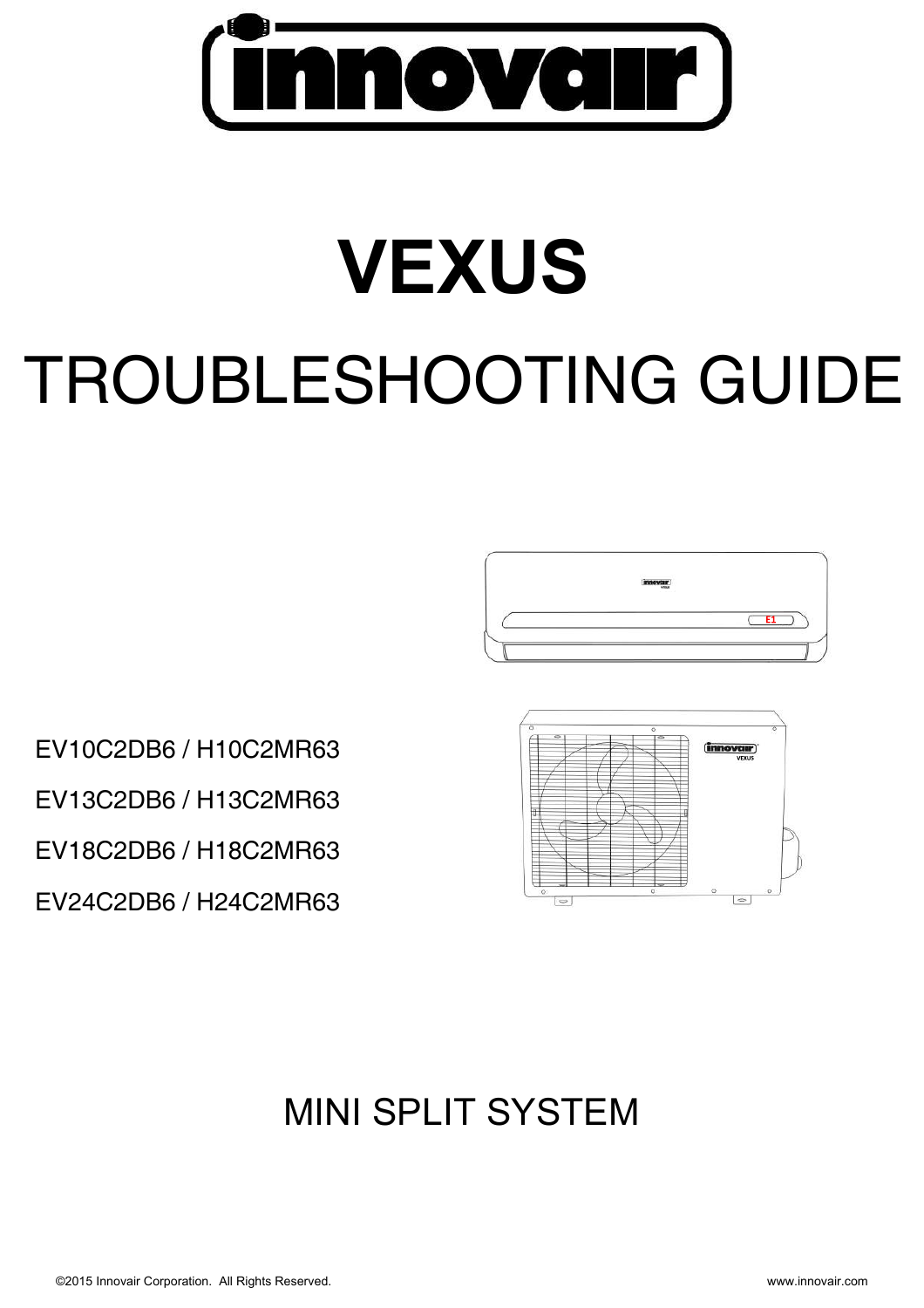# **Troubleshooting**

# **Indoor unit error display**

| Display        | Operation lamp flash times | Timer lamp | Failure                                                                |
|----------------|----------------------------|------------|------------------------------------------------------------------------|
| E1             |                            | X          | <b>EEPROM</b> error                                                    |
| E <sub>2</sub> | 2                          | X          | Zero crossing signal detection error                                   |
| E <sub>3</sub> | 3                          | X          | Indoor fan speed has been out of control                               |
| E <sub>5</sub> | 5                          | Χ          | Indoor room temperature sensor T1 open circuit<br>or short circuit     |
| E <sub>6</sub> | 6                          | X          | Evaporator coil temperature sensor T2 open<br>circuit or short circuit |
| EC             | 2                          | Ω          | Refrigerant leak detection error                                       |

 $O($ light)  $X($ off)  $\star$   $\star$  (flash)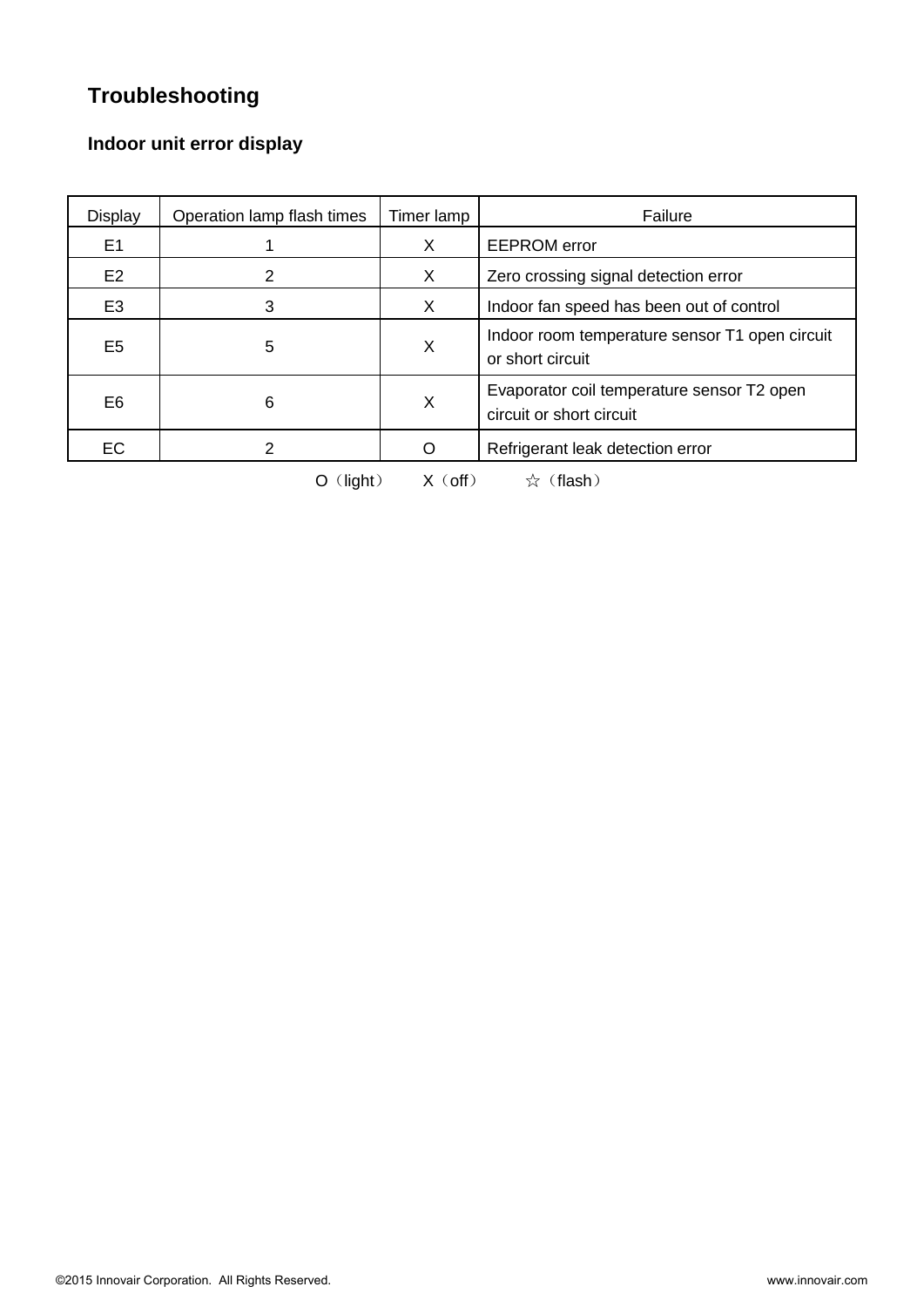## **Diagnosis and Solution**

#### **E1**

**EEPROM parameter error diagnosis and solution** 



EEPROM: a read-only memory whose contents can be erased and reprogrammed using a pulsed voltage.

## **E2**

#### **Zero crossing signal detection error diagnosis and solution**

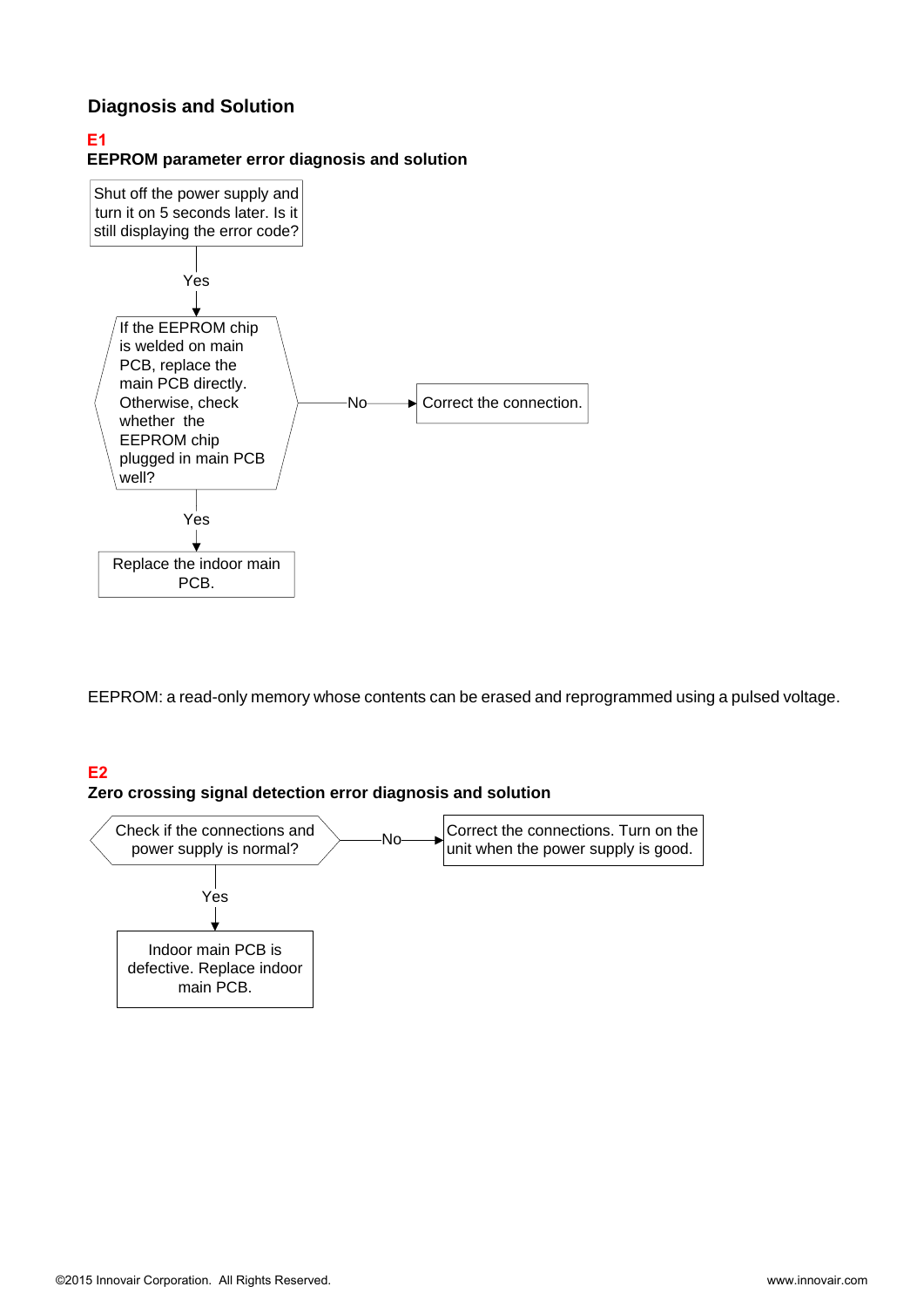#### **E3 Indoor fan speed has been out of control diagnosis and solution**

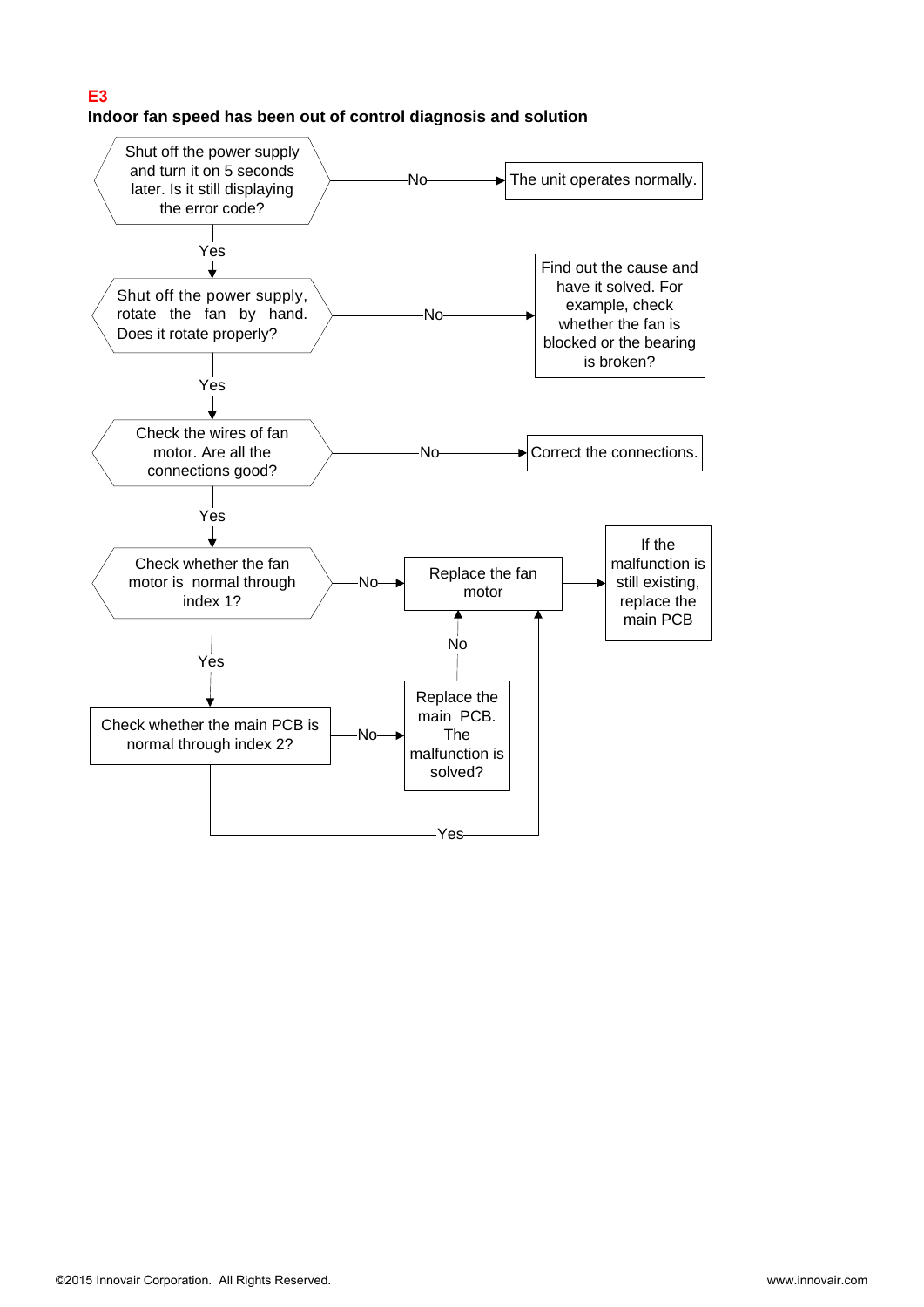# Index 1: 1.Indoor AC Fan Motor

Measure the resistance value of each winding by using the tester.



Index2:

1: Indoor AC Fan Motor

Power on and set the unit running in fan mode at high fan speed. After running for 15 seconds, measure the voltage of pin1 and pin2. If the value of the voltage is less than 100V(208~240V power supply)or 50V(115V power supply), the PCB must has problems and need to be replaced.

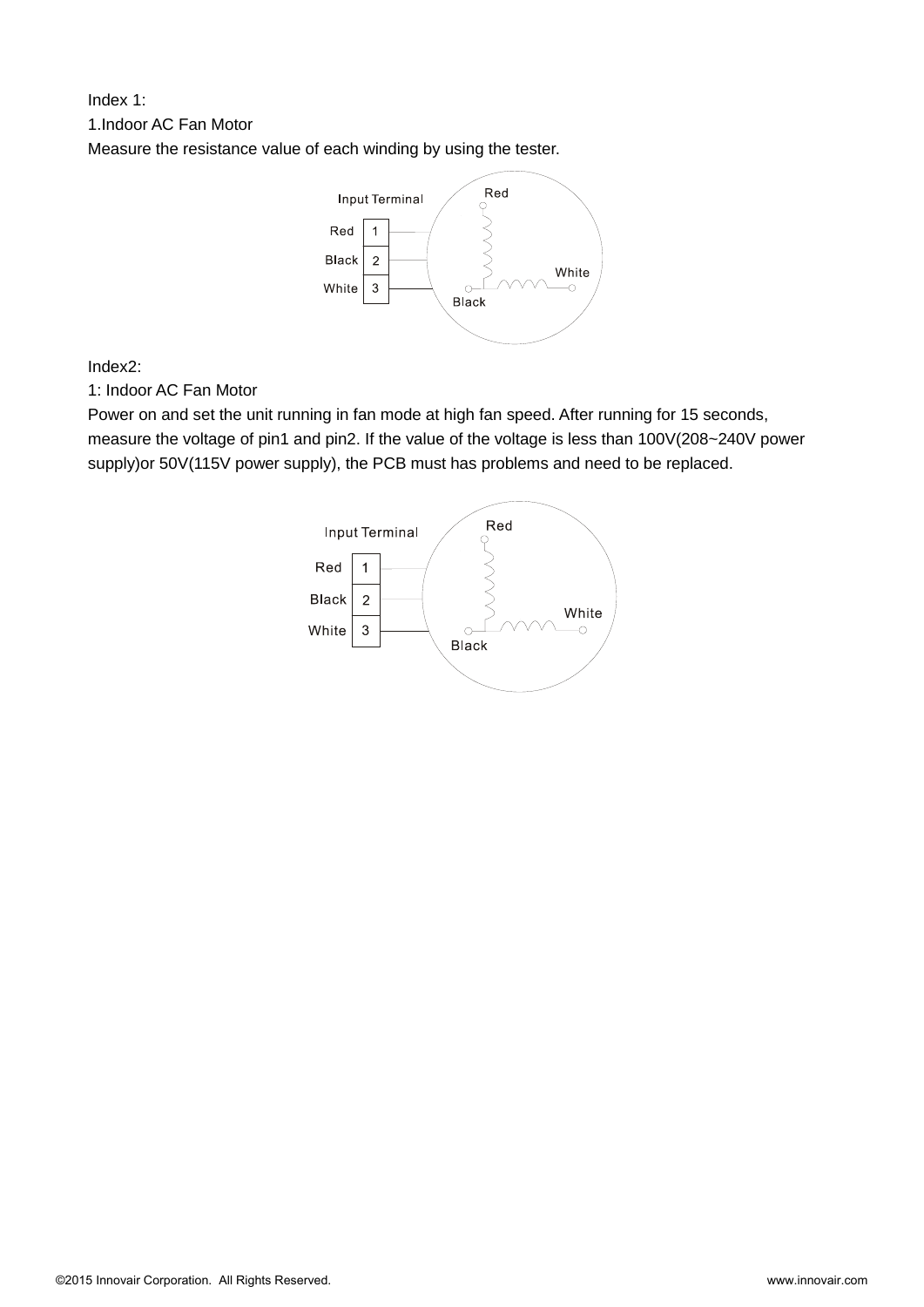#### **E5 / E6**

#### **Open circuit or short circuit of temperature sensor diagnosis and solution**

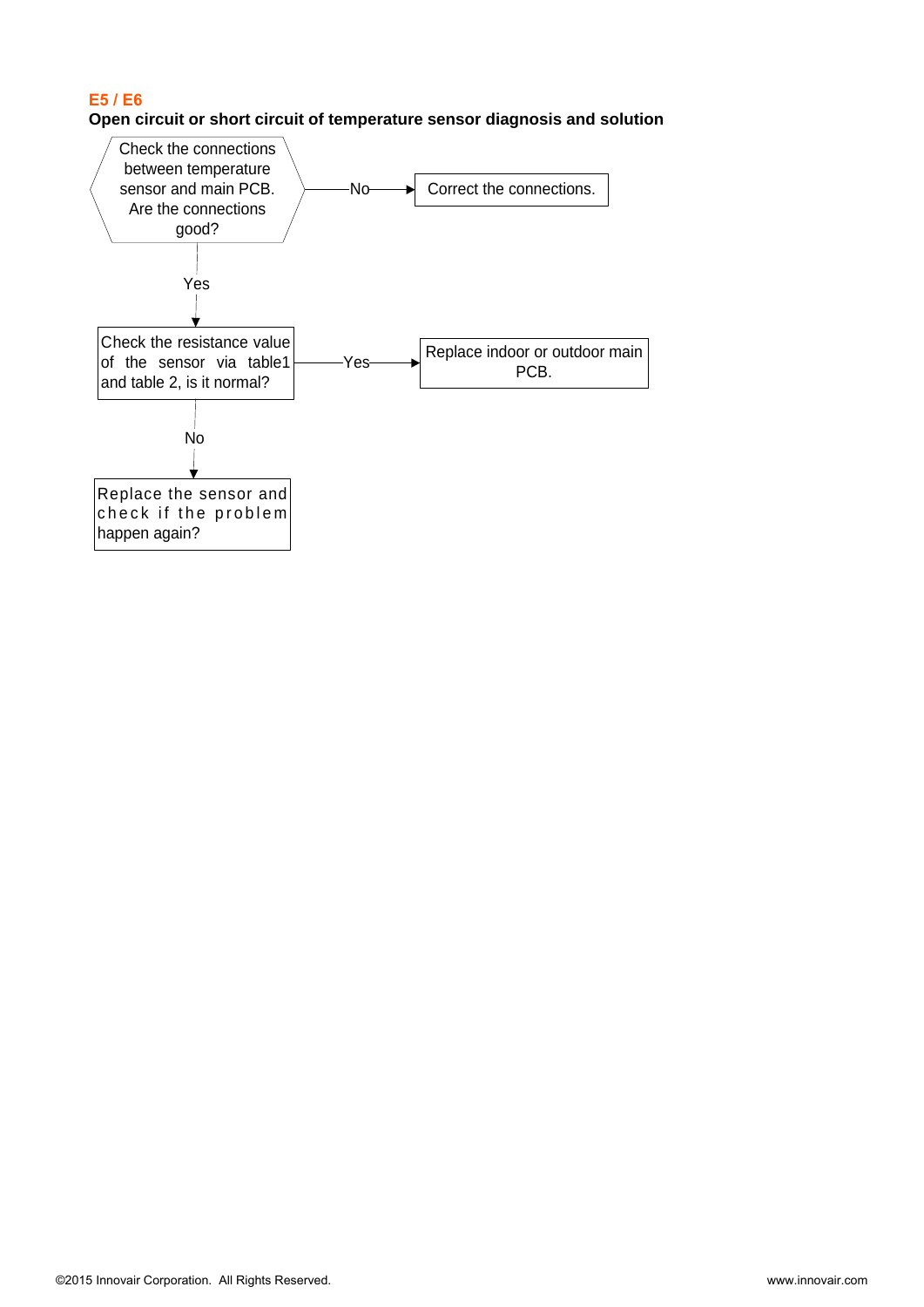#### **Indoor / outdoor unit's communication error diagnosis and solution**